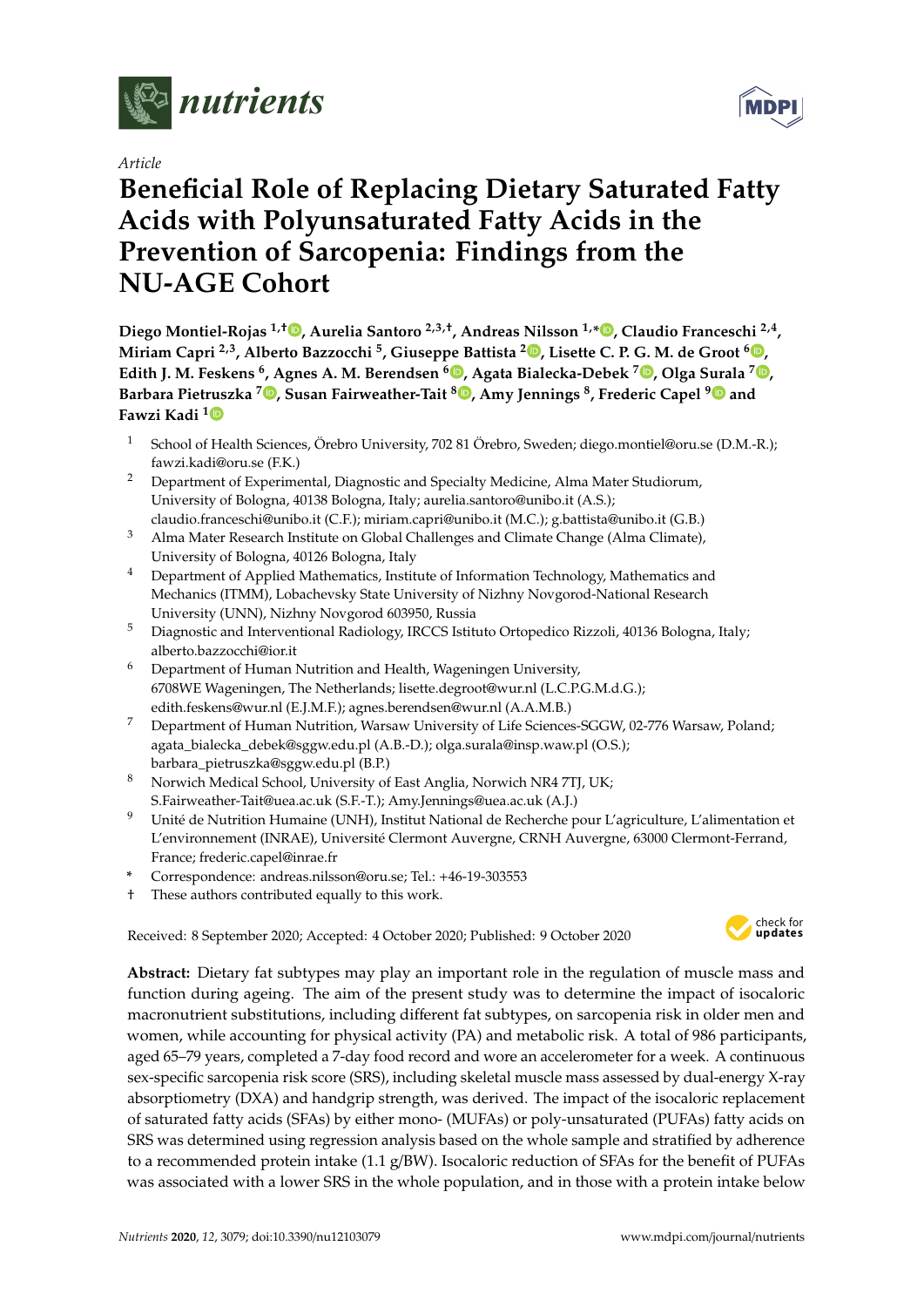1.1 g/BW, after accounting for age, smoking habits, metabolic disturbances, and adherence to PA guidelines. The present study highlighted the potential of promoting healthy diets with optimised fat subtype distribution in the prevention of sarcopenia in older adults.

**Keywords:** ageing; muscle mass; dietary fats; macronutrients; isocaloric substitution; muscle strength; physical activity; metabolic syndrome

# **1. Introduction**

Population ageing is accompanied by an increased risk of sarcopenia, a chronic condition characterised by a loss of muscle mass and strength, and associated with several adverse outcomes, including physical disability and a poor quality of life [\[1](#page-7-0)[,2\]](#page-7-1). Fortunately, the rate of muscle mass and function decline in older adults can be reduced by appropriate nutrition and physical activity behaviours, making these modifiable lifestyle behaviours important non-pharmacological approaches for the prevention of sarcopenia  $[3,4]$  $[3,4]$ .

While nutritional habits have the potential of readily impacting sarcopenia risk, the complex relationship between macronutrient composition and the regulation of muscle health is not fully established. To date, a large number of studies has focused on adequate protein intake for the maintenance of muscle mass and function, where an intake of around 1.1 g/BW has been recommended for older adults [\[5\]](#page-7-4). In addition to proteins, it has been hypothesized that lipid intake in general, and fat subtypes in particular, may have further influence on age-related loss of muscle mass and function [\[6\]](#page-7-5). For example, it has been reported that a high dietary intake of saturated fatty acids (SFAs) may exacerbate the development of sarcopenia [\[7\]](#page-7-6).

Alongside absolute intakes of single macronutrients, the isocaloric distribution of different macronutrients and their related subtypes likely influences the regulation of muscle mass and function in older adults [\[8,](#page-7-7)[9\]](#page-7-8). Therefore, to disentangle the interactive effect of macronutrients on muscle health, isocaloric substitution models offer the opportunity to explore the effects on health outcomes of replacing one macronutrient with another, whilst keeping the remaining relative macronutrient intakes constant. This approach accounts for the fact that an isocaloric change of one macronutrient inevitably alters the relative intakes of other macronutrients. Based on isocaloric substitution models, associations with metabolic health outcomes were previously reported in relation to different macronutrient distributions [\[10](#page-8-0)[–12\]](#page-8-1), and the replacement of fatty acids by either carbohydrates or proteins has previously been linked to a lower cardiovascular disease incidence [\[13\]](#page-8-2). Currently, there are limited data on the impact of macronutrient replacement on muscle mass and function in older adults, which is unfortunate considering the demographic shift accompanied by the increased prevalence of people with a physical disability. Importantly, given the existing protein intake recommendations for older adults, the impact of macronutrient replacement on muscle mass in older adults below and above this threshold is warranted. Notably, there is a well-established relationship between physical activity (PA) of at least moderate intensity and muscle quantity and quality. Therefore, to clarify the relationships between macronutrient distribution and muscle mass in older adults, the confounding effects of PA need also to be considered.

The aim of the present study was to explore the impact of isocaloric macronutrient substitutions, including different fat subtypes, on sarcopenia risk in a cohort of older European men and women from the NU-AGE study (New dietary strategies addressing the specific needs of elderly population for an healthy ageing in Europe).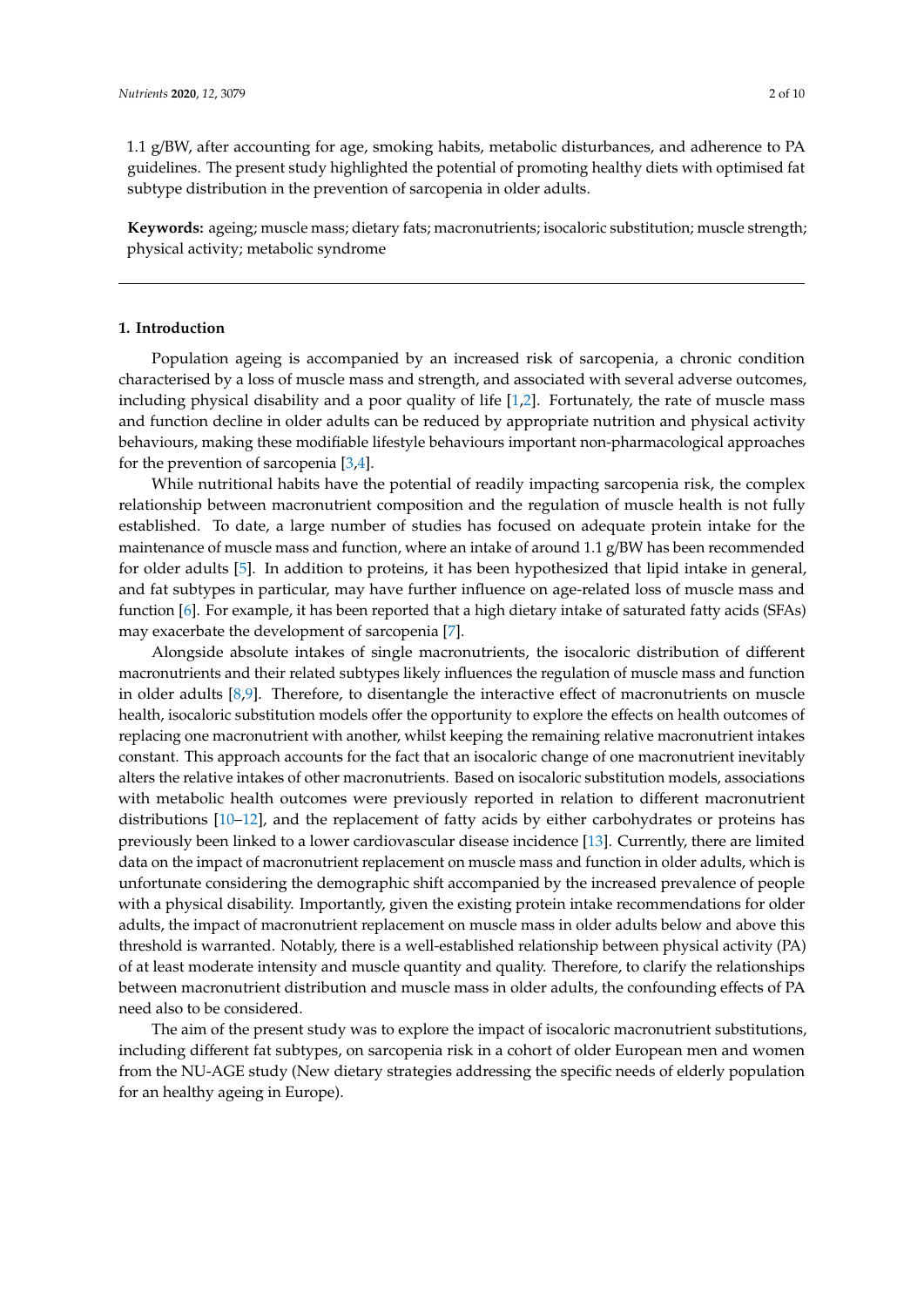## **2. Materials and Methods**

#### *2.1. Participants*

The present study included 986 older men and women, aged 65–79 years, recruited within the frame of the NU-AGE project [\(Clinicaltrials.gov,](Clinicaltrials.gov) NCT01754012) at baseline (April 2012–January 2014). A detailed description of the recruitment process and study design has been described elsewhere [\[14](#page-8-3)[,15\]](#page-8-4). Participants fulfilling the frailty criteria [\[16\]](#page-8-5), with a disability or overt disease at screening, were excluded. Local ethical approval was provided by the Independent Ethics Committee of the Sant'Orsola-Malpighi Hospital Bologna (Italy-03/2011/U/Sper), the National Research Ethics Committee East of England (UK-12/EE/0109), the Wageningen University Medical Ethics Committee (Netherlands-11/41 NU-AGE), and the Bioethics Committee of the Polish National Food and Nutrition Institute (Poland). Written informed consent was obtained, and the study was conducted in accordance with the standards set by the Declaration of Helsinki.

## *2.2. Dietary Intake*

Dietary intake was assessed using a food record as previously described [\[14](#page-8-3)[,17\]](#page-8-6). Participants completed a 7-day food record and had an interview with a trained dietician/research nutritionist to review the records. Consumed foods were coded according to standardised procedures and translated into nutrients by the use of software exploiting local food composition tables [\[14](#page-8-3)[,17](#page-8-6)[,18\]](#page-8-7). Macronutrient intakes of carbohydrates, proteins, and fats, including saturated fatty acids (SFAs), monounsaturated fatty acids (MUFAs), and polyunsaturated fatty acids (PUFAs), were derived. Energy intake from macronutrients was normalised against body weight (kcal/BW).

#### *2.3. Body Composition*

Height and weight were measured using standardised procedures, and body composition was assessed using dual-energy X-ray absorptiometry (DXA), as described previously [\[19](#page-8-8)[,20\]](#page-8-9). DXA scans were performed by trained personnel. The analytical program defined six corporeal regions, where total and regional fat and lean masses were derived. Skeletal muscle mass index (SMI, %) was calculated as previously described [\[19](#page-8-8)[–22\]](#page-8-10).

# *2.4. Handgrip Strength and Physical Limitations*

Handgrip strength, adjusted by body weight, was determined with a Jamar handheld dynamometer (Patterson Medical, Warrenville, IL, United States) using standardised procedures. Participants were also classified as having or not having physical function (PF) limitations by the 10-item PF subscale of the 36-item Short Form Health Survey (SF-36) [\[23\]](#page-8-11), as described elsewhere [\[24\]](#page-8-12).

#### *2.5. Sarcopenia Risk Score*

A continuous clustered sarcopenia risk score (SRS) was created based on SMI and handgrip strength, according to the most recent operational definition of sarcopenia [\[1\]](#page-7-0). First, sex-specific standardised values of SMI and handgrip strength were calculated and averaged into composite z-scores, where higher scores indicated a higher sarcopenia risk.

# *2.6. Adherence to Physical Activity Guidelines*

Time spent in moderate-to-vigorous PA (MVPA) was assessed using a waist-worn Actigraph accelerometer (GT3x activity monitor, Actigraph, Pensacola, FL, USA) for a week. As previously described [\[25\]](#page-8-13), the monitor had to be worn for at least 4 days, with at least 10 h per day for inclusion, and non-wear time was defined as 60 min of continuous zero counts. The count cut-point used to determine MVPA time was based on previous work [\[26\]](#page-8-14). Adherence to PA guidelines ( $\geq$ 150 weekly minutes of MVPA) was approximated to a daily average of ≥22 min in MVPA.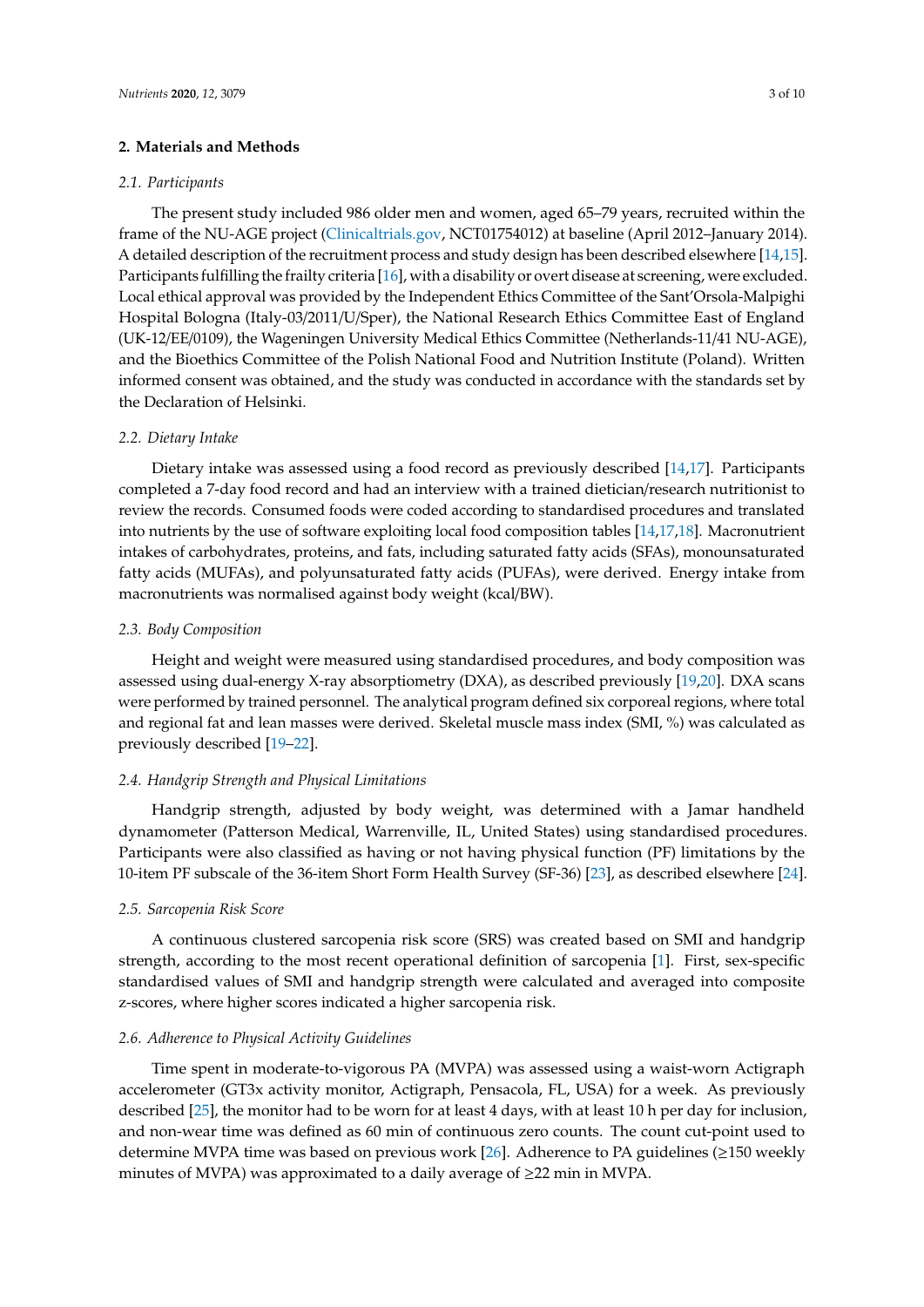Participants were classified as with or without metabolic syndrome (MetS) based on sex-specific definitions set by the International Diabetes Federation [\[27\]](#page-9-0). In brief, waist circumference (WC) was determined at the midpoint between the iliac crest and lower costal margin to the nearest 0.1 cm. Systolic and diastolic blood pressures were assessed using an automated electronic blood pressure monitor as previously described [\[20\]](#page-8-9). All biochemical analyses, including blood glucose and blood lipids (triglycerides, high-density lipoprotein (HDL) and low-density lipoprotein (LDL) cholesterol), were performed in one centre based on standard methodologies.

# *2.8. Statistical Analysis*

The data are presented as arithmetic mean and standard deviation unless otherwise indicated. Differences between male and female participants were determined by either independent sample *t*-tests or chi-square tests. Partial correlation was used to investigate the relationship between macronutrient intake and SRS, adjusting for total energy intake. Linear regression modelling was used to assess the hypothetical change in SRS by an isocaloric replacement of macronutrients. First, the effects of altering macronutrient distribution were achieved by including the total energy intake together with energy intakes from two macronutrients, while leaving out the third. Second, the effects of reducing intakes of SFAs were achieved by including energy from MUFAs and PUFAs, while keeping the remaining energy-providing nutrients unchanged. All models were adjusted by age, recruiting centre, smoking habit, fibre intake  $(g/day)$ , the prevalence of MetS, and adherence to PA guidelines. Given the likely influence of protein intake on SRS, isocaloric substitution modelling of SFAs by other fat subtypes (MUFAs and PUFAs) was further stratified based on a protein intake of  $1.1$  g/BW. All assumptions behind regression analyses including normality, linearity, homoscedasticity, and multicollinearity were checked. Based on our sample size, a priori power calculation revealed that small-to-moderate effect sizes were detectable in SRS with a power of >80% and alpha set to 0.05. All analyses were conducted using SPSS, version 26.

# **3. Results**

The general characteristics of the study population are presented in Table [1.](#page-4-0) Male participants had significantly higher handgrip strength and SMI compared to females (Table [1\)](#page-4-0). Further, a significantly higher proportion of males adhered to PA guidelines, with a lower proportion reporting a physical function limitation compared to females (Table [1\)](#page-4-0). There were no significant sex differences in body mass index (BMI), or MetS prevalence (Table [1\)](#page-4-0).

| <b>Total</b>    | Male            | Female            |
|-----------------|-----------------|-------------------|
| 986             | 417             | 569               |
|                 |                 |                   |
| $71 \pm 4$      | $71 \pm 4$      | $71 \pm 4$        |
| $74.7 \pm 13.4$ | $82.4 \pm 12$   | $69.1 \pm 11.3$ * |
| $165 \pm 9$     | $173 \pm 6$     | $160 \pm 7*$      |
| $27.0 \pm 4.0$  | $27.2 \pm 3.7$  | $26.8 \pm 4.2$    |
| $27.0 \pm 4.3$  | $30.6 \pm 3.2$  | $24.4 \pm 2.8$ *  |
| $13 \pm 4$      | $13 \pm 4$      | $12 \pm 3*$       |
| 51.3            | 37.6            | $61.3*$           |
| 77.6            | 77.5            | 77.7              |
| 54.1            | 63.8            | $46.9*$           |
|                 |                 |                   |
| $0.42 \pm 0.11$ | $0.49 \pm 0.09$ | $0.38 \pm 0.09*$  |
| 33.8            | 22.1            | $42.4*$           |
|                 |                 |                   |

**Table 1.** General characteristics of the study population.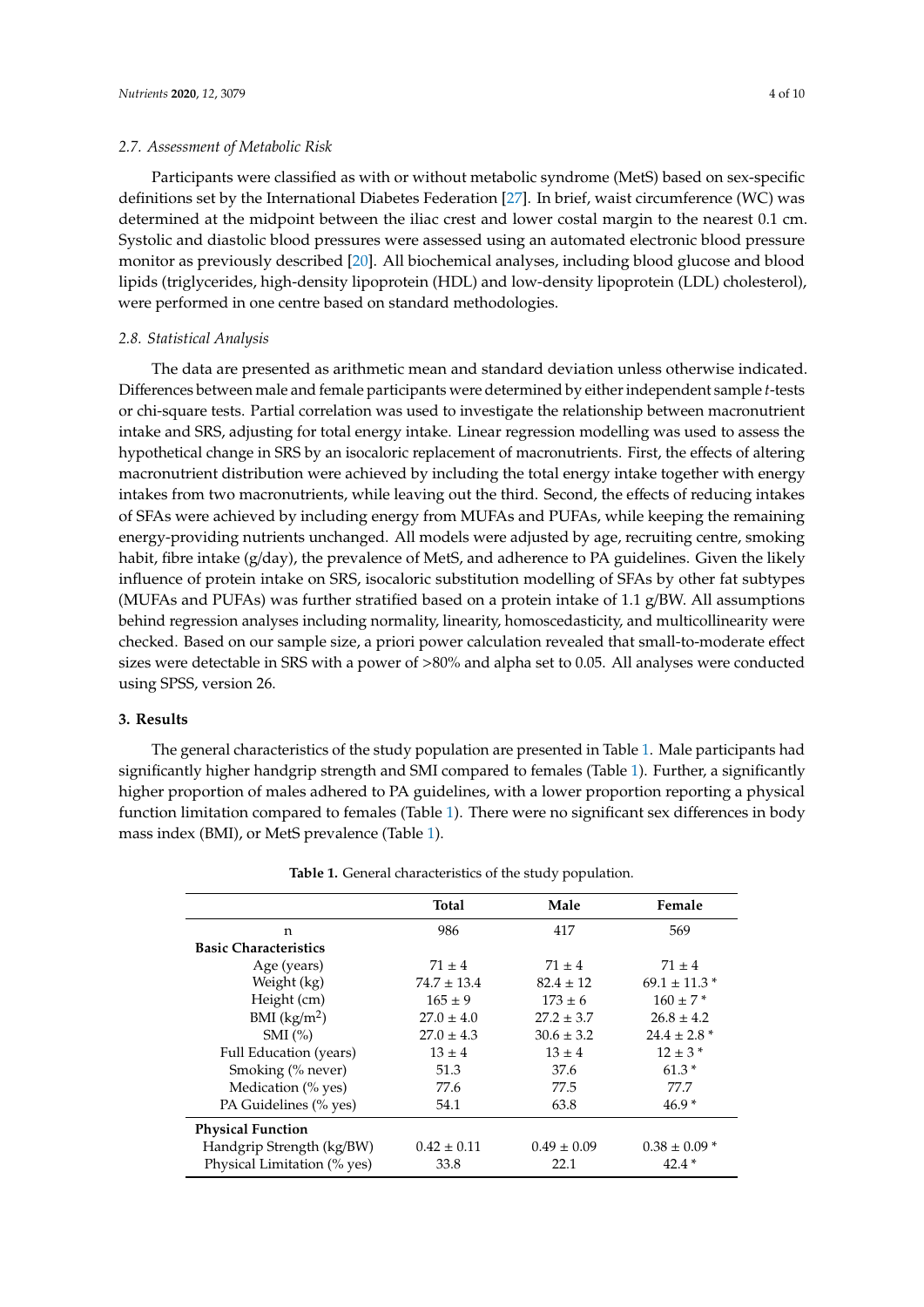<span id="page-4-0"></span>

|                               | <b>Total</b>    | Male            | Female                       |
|-------------------------------|-----------------|-----------------|------------------------------|
| <b>Metabolic Risk Factors</b> |                 |                 |                              |
| MetS $(\%$ yes)               | 41.7            | 44.6            | 39.5                         |
| Waist Circumference (cm)      | $92.4 \pm 11.7$ | $98.0 \pm 10.6$ | $88.3 \pm 10.8$ <sup>*</sup> |
| $SBP$ (mmHg)                  | $140 \pm 20$    | $141 \pm 18$    | $139 \pm 21$                 |
| $DBP$ (mmHg)                  | $75 \pm 11$     | $77 \pm 10$     | $74 \pm 11$ *                |
| Glucose (mmol/L)              | $5.57 \pm 0.83$ | $5.75 \pm 0.94$ | $5.43 \pm 0.71$ *            |
| Triglycerides (mmol/L)        | $1.07 \pm 0.47$ | $1.08 \pm 0.49$ | $1.06 \pm 0.45$              |
| HDL-cholesterol (mmol/L)      | $1.53 \pm 0.47$ | $1.32 \pm 0.36$ | $1.71 \pm 0.47$ *            |
| LDL-cholesterol (mmol/L)      | $3.31 \pm 0.96$ | $3.13 \pm 0.93$ | $3.47 \pm 0.98$ *            |

**Table 1.** *Cont.*

Continuous data are expressed as mean ± SD, or are otherwise indicated. BMI: body mass index; SMI: skeletal muscle mass index; BW: body weight; PA: physical activity; MetS: metabolic syndrome; DBP: diastolic blood pressure; SBP: systolic blood pressure; HDL: high-density lipoprotein; LDL, low-density lipoprotein. \* *p* < 0.05 vs. male.

Total energy intake in the whole population was  $1809 \pm 419$  kcal/day (Table [2\)](#page-4-1), with an average of 49% of energy derived (E%) from carbohydrates, 17 E% from protein, and 31 E% from fat (12 E%, 13 E%, and 6 E% for SFAs, MUFAs, and PUFAs, respectively). After adjustment by body weight, total energy and carbohydrate intake were significantly higher in the male participants ( $p < 0.05$ ), whereas no corresponding differences were observed for protein, total fat, or its subtypes. Approximately two-thirds (66%) of all participants had a protein intake less than 1.1 g/BW, and 75% had an energy intake of SFAs above 10 E%.

|  | Table 2. Daily energy and macronutrient intake of the study population. |  |
|--|-------------------------------------------------------------------------|--|
|--|-------------------------------------------------------------------------|--|

<span id="page-4-1"></span>

|                           | <b>Total</b>     | Male             | Female                        |
|---------------------------|------------------|------------------|-------------------------------|
| n                         | 986              | 417              | 569                           |
| <b>Nutritional Intake</b> |                  |                  |                               |
| Total Energy (kcal)       | $1809 \pm 419$   | $2037 \pm 433$   | $1642 \pm 319$ *              |
| Carbohydrates (g)         | $221.1 \pm 61.5$ | $250.0 \pm 66.6$ | $200.0 \pm 47.6$ <sup>*</sup> |
| Fat $(g)$                 | $62.7 \pm 19.1$  | $69.4 \pm 20.4$  | $57.8 \pm 16.4$ *             |
| SFAs(g)                   | $24.9 \pm 9.4$   | $27.1 \pm 10.0$  | $23.3 \pm 8.7$ *              |
| MUFAs(g)                  | $26.1 \pm 8.4$   | $29.5 \pm 9.2$   | $23.7 \pm 6.9$ *              |
| PUFAs $(g)$               | $11.7 \pm 5.1$   | $12.8 \pm 5.4$   | $10.8 \pm 4.7$ *              |
| Protein $(g)$             | $74.5 \pm 17.7$  | $82.1 \pm 19.2$  | $68.9 \pm 14.2$ *             |
|                           |                  |                  |                               |

Continuous data are expressed as mean ± SD. SFAs: saturated fatty acids; MUFAs: monounsaturated fatty acids; PUFAs: polyunsaturated fatty acids. \* *p* < 0.05 vs. male.

Partial correlation analysis showed inverse associations between energy intake from all macronutrients and SRS ( $p < 0.05$ ), after controlling for total energy intake.

Isocaloric substitution models showed that replacing total fat by a given amount of either protein or carbohydrates was significantly associated with a reduced risk of sarcopenia (Table [3\)](#page-5-0). However, an isocaloric substitution of total carbohydrates by protein was not associated with SRS (β-Coeff. −0.037, 95% CI (−0.108 to 0.034), *p* = 0.305).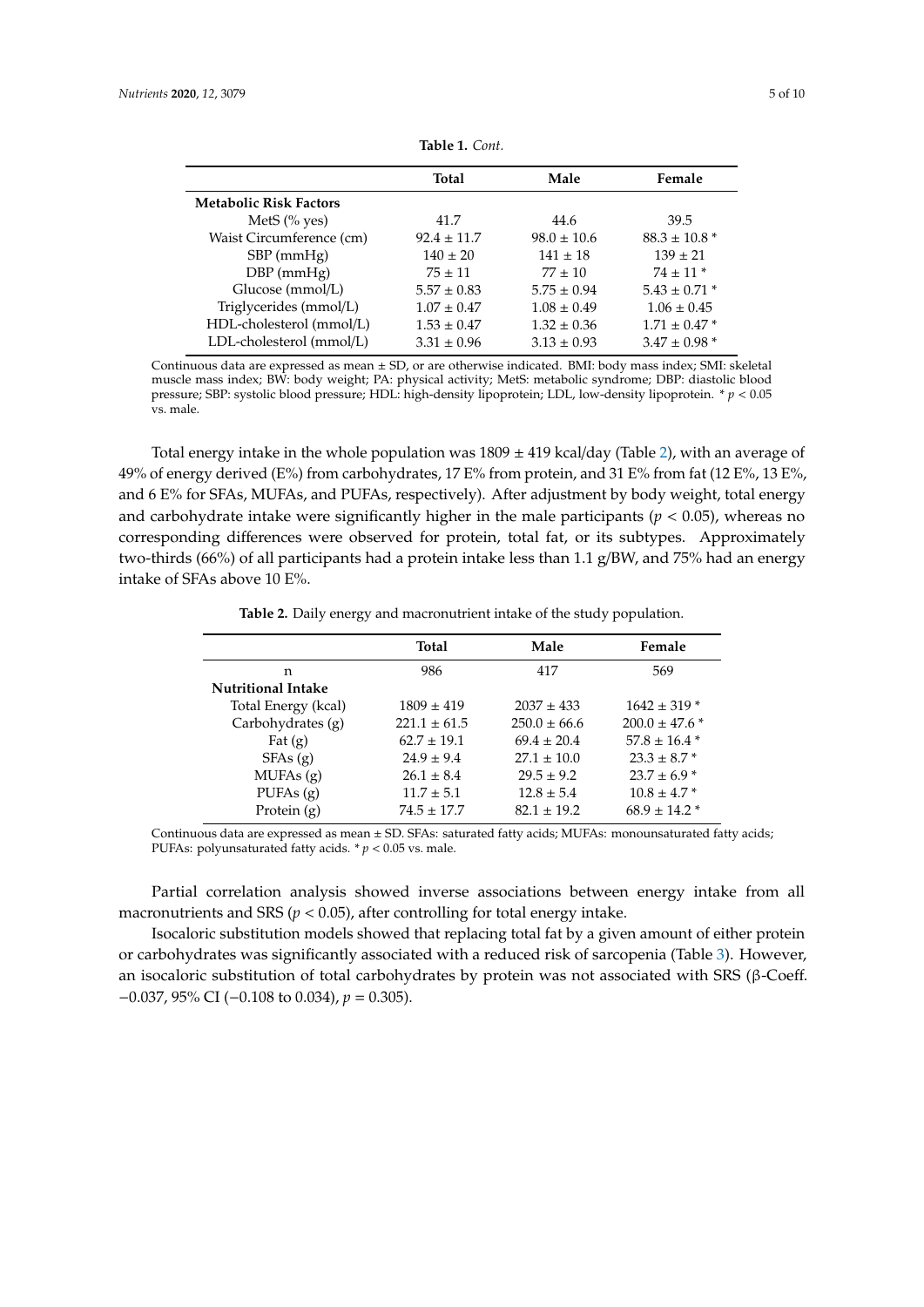|               | Sarcopenia Risk Score |                         |                 |
|---------------|-----------------------|-------------------------|-----------------|
| Model         | $\beta$ -Coeff.       | 95% CI                  | <i>p</i> -Value |
| Protein       | $-0.077$              | $-0.152$ to<br>$-0.003$ | 0.042           |
| Carbohydrates | $-0.040$              | $-0.07$ to $-0.008$     | 0.015           |

<span id="page-5-0"></span>**Table 3.** Effect of isocaloric substitution of fat with either protein or carbohydrates on sarcopenia risk score in older European adults.

CI: confidence interval. Substitution model contains total energy intake (Kcal/BW), protein intake (Kcal/BW), carbohydrates intake (Kcal/BW), alcohol intake (Kcal/BW), and fibre intake (g/day). Models were additionally adjusted for age, recruiting centre, smoking habits, meeting the recommendations of physical activity (yes/no), and prevalence of metabolic syndrome (yes/no). Estimates were interpreted as the association of the SRS with a 1 Kcal/BW increase of the substituent macronutrients (protein or carbohydrates) to the detriment of fat, while keeping the remaining constant. Analysed based on  $n = 986$ .

Further analysis revealed a reduced SRS when replacing SFAs by PUFAs in isocaloric models, whereas no corresponding effect was evident when substituting SFAs by MUFAs (Table [4\)](#page-5-1). Additionally, we sought to investigate whether meeting the recommended daily amount of 1.1  $g/BW$  of protein may alter the associations between SRS and the distribution of fat subtypes. Interestingly, an isocaloric substitution of SFAs by PUFAs resulted in lower SRS only in participants with a protein intake below 1.1 g/BW (Table [4\)](#page-5-1).

<span id="page-5-1"></span>**Table 4.** Effect of the isocaloric substitution of saturated fatty acids by unsaturated fatty acids on sarcopenia risk score in the whole population of older European adults and stratified by meeting the recommendation of 1.1 g/BW of protein intake.

|                                 | Sarcopenia Risk Score |                      |                 |
|---------------------------------|-----------------------|----------------------|-----------------|
| Model                           | $\beta$ -Coeff.       | 95% CI               | <i>v</i> -Value |
| <b>Whole Population</b>         |                       |                      |                 |
| <b>MUFAs</b>                    | $-0.012$              | $-0.121$ to $0.097$  | 0.829           |
| <b>PUFAs</b>                    | $-0.152$              | $-0.253$ to $-0.051$ | 0.003           |
| Protein Intake < 1.1 kg/BW      |                       |                      |                 |
| <b>MUFAs</b>                    | $-0.012$              | $-0.168$ to 0.144    | 0.879           |
| <b>PUFAs</b>                    | $-0.162$              | $-0.303$ to $-0.020$ | 0.025           |
| Protein Intake $\geq 1.1$ kg/BW |                       |                      |                 |
| <b>MUFAs</b>                    | $-0.067$              | $-0.227$ to $0.094$  | 0.417           |
| <b>PUFAs</b>                    | $-0.093$              | $-0.241$ to 0.056    | 0.221           |

CI: confidence interval; MUFAs: monounsaturated fatty acids; PUFAs: polyunsaturated fatty acids; BW: body weight. Substitution model contains total energy intake (Kcal/BW), protein intake (Kcal/BW), carbohydrates intake (Kcal/BW), MUFAs intake (Kcal/BW), PUFAs intake (Kcal/BW), alcohol intake (Kcal/BW), and fibre intake (g/day). Models were additionally adjusted for age, recruiting centre, smoking habits, meeting the recommendations of physical activity (yes/no), and prevalence of metabolic syndrome (yes/no). Estimates were interpreted as the association of the SRS with a 1 Kcal/BW increase of the substituent macronutrients (MUFAs or PUFAs) to the detriment of SFAs while keeping the remaining constant. Analysed based on n = 986.

# **4. Discussion**

The present study highlighted the beneficial impact of replacing SFAs with PUFAs on the risk of sarcopenia in older European adults. This is of particular importance in older men and women with a protein intake below the recommended amount of 1.1 g/BW. Furthermore, the impact of dietary fat quality on sarcopenia risk was evident regardless of adherence to PA guidelines and metabolic risk status, which suggests that dietary fat quality plays a pivotal role in the prevention of sarcopenia in older adults.

Our study revealed that the replacement of total fat intake at the expense of other macronutrients is related to a lower sarcopenia risk. Recent reports have shown that high-fat diets are associated with an increased sarcopenia risk in ageing populations [\[28](#page-9-1)[,29\]](#page-9-2), suggesting that the distribution of fat subtypes may explain the increased sarcopenia risk. To test this hypothesis, we further analysed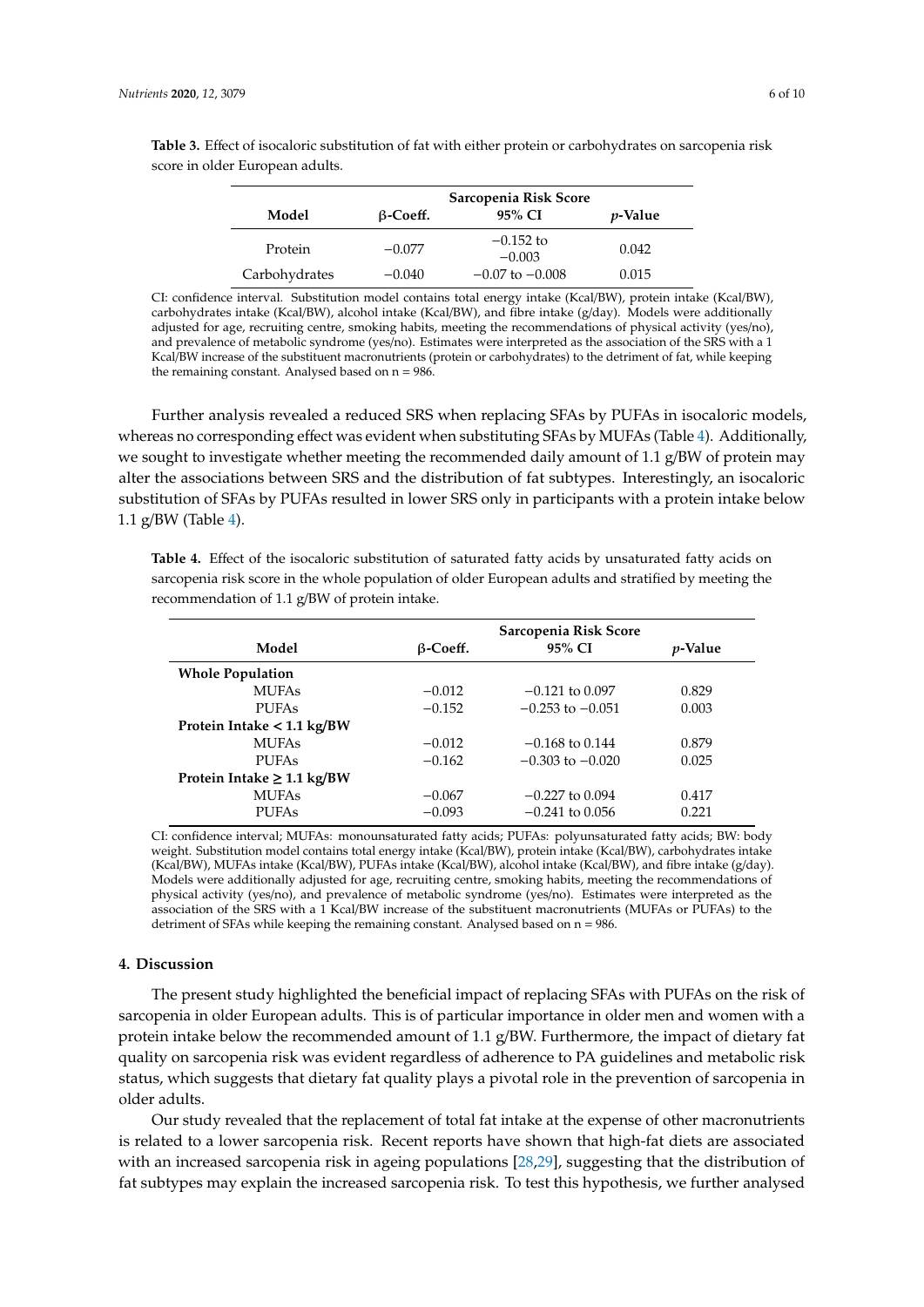the impact of the replacement of SFAs by either MUFAs or PUFAs on sarcopenic risk using isocaloric modelling. A major finding was that the replacement of SFAs with PUFAs, but not MUFAs, was related to a significant reduction in sarcopenia risk, which supports that the type of fat, as well as the relative distribution, should be emphasized in dietary strategies against sarcopenia progression. In accordance with our findings, previous studies investigating the influence of fat subtypes on single components of sarcopenia risk (e.g., muscle mass and function) showed that SFA intake is linked to a higher risk of functional impairment [\[30\]](#page-9-3) and lower physical function [\[31\]](#page-9-4). Furthermore, positive associations of higher intakes of PUFA-rich food and muscle mass and function have been shown in a population of ≥60-year-old men and women [\[32,](#page-9-5)[33\]](#page-9-6). At the cellular level, several molecular pathways leading to muscle wasting may explain the detrimental action of SFAs. For example, exposure of muscle cells to SFAs induced reduction in cell size and suppression in insulin signalling, together with an increased expression of pro-atrophic genes [\[34](#page-9-7)[,35\]](#page-9-8). Another pathway by which SFAs may modulate muscle mass is their ability to downregulate the activity of key nutrient transporters, which can impair amino acid uptake and thus facilitate muscle mass loss [\[36\]](#page-9-9). In parallel, PUFAs may promote muscle hypertrophy through enhanced activation of the mammalian target of rapamycin (mTOR) growth pathway and downregulation of the pro-inflammatory mediator IL-1β [\[37,](#page-9-10)[38\]](#page-9-11). To date, the effects of MUFAs on muscle mass and function are inconclusive. For instance, positive, negative, and no relationships were reported between intakes of MUFAs and indices of muscle health [\[6](#page-7-5)[,30](#page-9-3)[,39\]](#page-9-12). In light of our results and previous literature, further investigations including experimental designs are warranted.

Given the well-established role of adequate protein intake on the maintenance of muscle mass, we further investigated whether the impact of fat subtype distribution on sarcopenia risk is moderated by adherence to a recommended protein intake of 1.1 g/BW. Interestingly, while the detrimental impact of SFAs was suppressed in older men and women meeting the recommended intake, it was still observed at protein intakes below this quantity. In our sample of older European adults, approximately two-thirds had a protein intake below 1.1 g/BW, which is in line with a recent report on the prevalence of older adults with inadequate protein intake [\[40\]](#page-9-13). Thus, given that a substantial proportion of older adults do not consume recommended protein intakes, our findings strengthen the need to consider diets with favourable fat subtype distribution in order to reduce sarcopenia risk.

Together with healthy dietary patterns, PA is regarded as a key lifestyle factor that can readily have an impact on muscle mass and function, where 150 weekly minutes of MVPA is the guideline endorsed by major health organizations [\[41\]](#page-9-14). Therefore, adherence to this PA guideline should be considered when exploring diet-related health effects. The present study demonstrated that the detrimental impact of SFAs on sarcopenia risk is evident regardless of adherence to the PA guidelines. This finding has important implications in terms of public health strategies, where efforts need to include optimization of dietary fat intakes alongside adequate protein intake and health-enhancing PA behaviours.

The population sample of the present study comprised older men and women of diverse geographical and cultural origins and with different metabolic health status (with or without MetS). Interestingly, the beneficial impact of replacing SFAs with PUFAs on sarcopenia risk occurred regardless of these study sample variations, which strengthens the need to optimize dietary fat intake irrespective of culturally related dietary differences or stages of metabolic disease progression.

The main findings of the present study were strengthened by the use of objective assessment of PA together with a food record-based assessment of macronutrient intakes. Sarcopenia risk was assessed by incorporating single elements (SMI and handgrip strength) into one composite score according to recent operational definitions of sarcopenia [\[1\]](#page-7-0), which is likely to better capture different stages of sarcopenia progression than separate single parameters of muscle mass and strength. The present study was not without limitations. The cross-sectional design prevented conclusions about causality. Further experimental work is warranted to confirm the findings of this study. While food records are regarded as valid for determining energy intakes, over- and under-reporting likely occur. The data on macronutrient intakes were in line with data from previous reports in older adults [\[3,](#page-7-2)[28](#page-9-1)[,42\]](#page-9-15), and general over- or under-reporting in this population would not affect the validity of the study conclusions.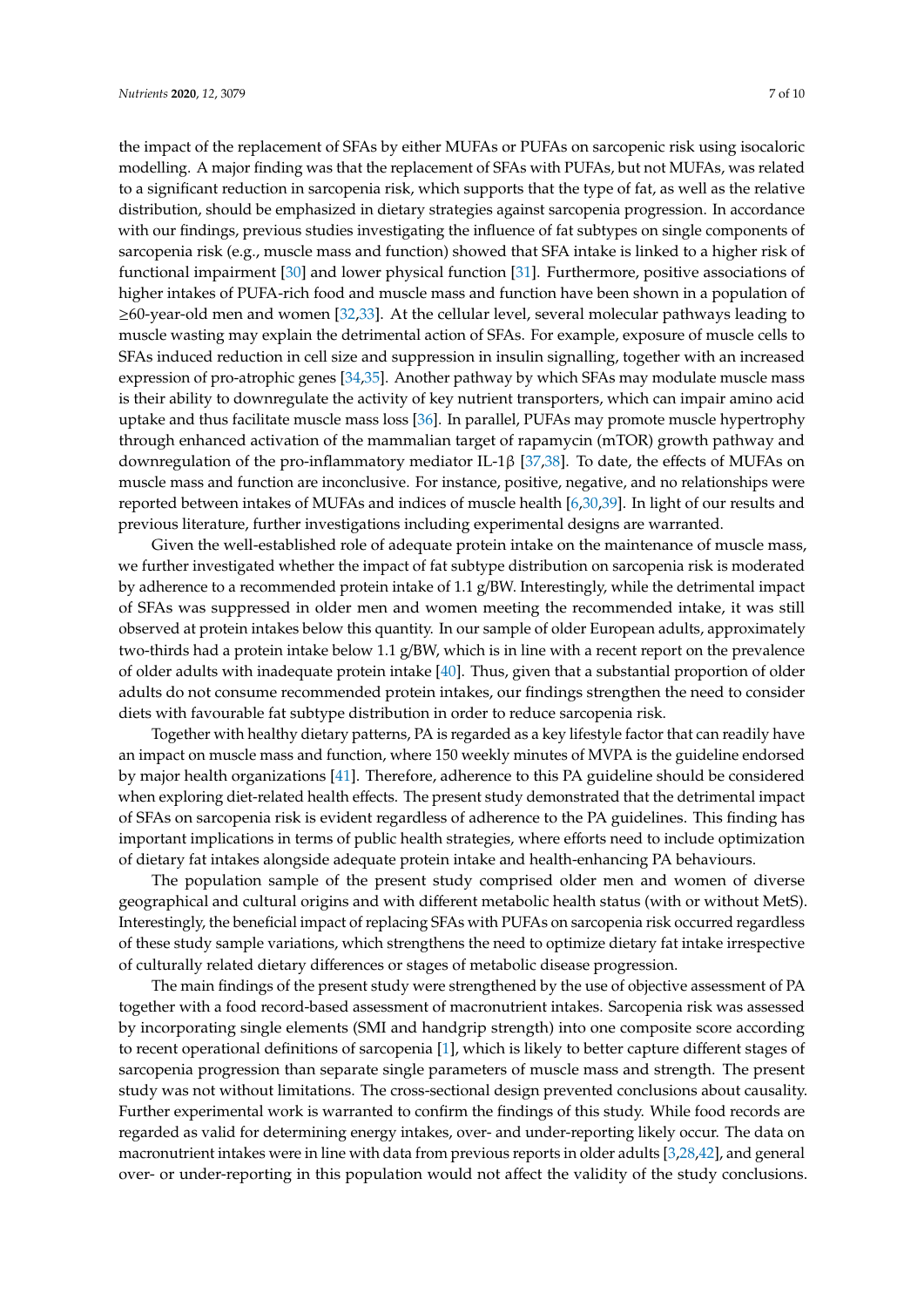Although several covariates were included in the main analyses, residual confounding from other variables cannot be ruled out.

# **5. Conclusions**

The present study suggested a beneficial impact of replacing SFAs with PUFAs, but not MUFAs, on the sarcopenia risk score in non-frail older men and women, especially in those with a protein intake below the current recommendation. Efforts to promote healthy diets with optimised fat subtype distribution should be emphasised regardless of adherence to PA guidelines.

**Author Contributions:** Conceptualization, D.M.-R., A.N., F.K., A.S. and C.F.; methodology, D.M.-R., A.N., F.K., A.S. and C.F.; validation, D.M.-R.; formal analysis, D.M.-R., A.S., A.N. and F.K.; investigation, D.M.-R., A.N., A.S., C.F., M.C., A.B., G.B., L.C.P.G.M.d.G., E.J.M.F., A.A.M.B., A.B.-D., O.S., B.P., S.F.-T., A.J., F.C. and F.K.; writing—original draft preparation, D.M.-R., A.S., A.N. and F.K.; writing—review and editing, D.M.-R., A.N., A.S., C.F., M.C., A.B., G.B., L.C.P.G.M.d.G., E.J.M.F., A.A.M.B., A.B.-D., O.S., B.P., S.F.-T., A.J., F.C. and F.K.; supervision, A.N. and F.K.; project administration, A.S.; funding acquisition, C.F. All authors have read and agreed to the published version of the manuscript.

**Funding:** This research was supported by the European Union's Seventh Framework Program under agreement no. 266486 (NU-AGE: New dietary strategies addressing the specific needs of the elderly population for healthy ageing in Europe).

**Acknowledgments:** We would like to thank all principal investigators and collaborators. We also express our gratitude to the participants and staff involved in data collection and management in NU- AGE research centres. We would like to thank the EU HORIZON 2020 Research and Innovation Programme (European Joint Programming Initiative "A healthy diet for a healthy life" "JPI HDHL" and the ERA-NET co-fund HDHL-INTIMIC) for supporting three authors (A.S., A.N. and F.K.).

**Conflicts of Interest:** The authors declare no conflict of interest.

# **References**

- <span id="page-7-0"></span>1. Cruz-Jentoft, A.J.; Bahat, G.; Bauer, J.; Boirie, Y.; Bruyère, O.; Cederholm, T.; Cooper, C.; Landi, F.; Rolland, Y.; Sayer, A.A.; et al. Sarcopenia: Revised European consensus on definition and diagnosis. *Age Ageing* **2019**, *48*, 16–31. [\[CrossRef\]](http://dx.doi.org/10.1093/ageing/afy169) [\[PubMed\]](http://www.ncbi.nlm.nih.gov/pubmed/30312372)
- <span id="page-7-1"></span>2. Dodds, R.M.; Roberts, H.C.; Cooper, C.; Sayer, A.A. The Epidemiology of Sarcopenia. *J. Clin. Densitom.* **2015**, *18*, 461–466. [\[CrossRef\]](http://dx.doi.org/10.1016/j.jocd.2015.04.012) [\[PubMed\]](http://www.ncbi.nlm.nih.gov/pubmed/26073423)
- <span id="page-7-2"></span>3. Nilsson, A.; Montiel Rojas, D.; Kadi, F. Impact of Meeting Different Guidelines for Protein Intake on Muscle Mass and Physical Function in Physically Active Older Women. *Nutrients* **2018**, *10*, 1156. [\[CrossRef\]](http://dx.doi.org/10.3390/nu10091156) [\[PubMed\]](http://www.ncbi.nlm.nih.gov/pubmed/30149519)
- <span id="page-7-3"></span>4. Fontana, L.; Hu, F.B. Optimal body weight for health and longevity: Bridging basic, clinical, and population research. *Aging Cell* **2014**, *13*, 391–400. [\[CrossRef\]](http://dx.doi.org/10.1111/acel.12207) [\[PubMed\]](http://www.ncbi.nlm.nih.gov/pubmed/24628815)
- <span id="page-7-4"></span>5. Bauer, J.; Biolo, G.; Cederholm, T.; Cesari, M.; Cruz-Jentoft, A.J.; Morley, J.E.; Phillips, S.; Sieber, C.; Stehle, P.; Teta, D.; et al. Evidence-Based Recommendations for Optimal Dietary Protein Intake in Older People: A Position Paper From the PROT-AGE Study Group. *J. Am. Med. Dir. Assoc.* **2013**, *14*, 542–559. [\[CrossRef\]](http://dx.doi.org/10.1016/j.jamda.2013.05.021) [\[PubMed\]](http://www.ncbi.nlm.nih.gov/pubmed/23867520)
- <span id="page-7-5"></span>6. Welch, A.A.; MacGregor, A.J.; Minihane, A.-M.; Skinner, J.; Valdes, A.A.; Spector, T.D.; Cassidy, A. Dietary Fat and Fatty Acid Profile Are Associated with Indices of Skeletal Muscle Mass in Women Aged 18–79 Years. *J. Nutr.* **2014**, *144*, 327–334. [\[CrossRef\]](http://dx.doi.org/10.3945/jn.113.185256) [\[PubMed\]](http://www.ncbi.nlm.nih.gov/pubmed/24401817)
- <span id="page-7-6"></span>7. Granic, A.; Mendonça, N.; Sayer, A.A.; Hill, T.R.; Davies, K.; Siervo, M.; Mathers, J.C.; Jagger, C. Effects of dietary patterns and low protein intake on sarcopenia risk in the very old: The Newcastle 85+ study. *Clin. Nutr.* **2020**, *39*, 166–173. [\[CrossRef\]](http://dx.doi.org/10.1016/j.clnu.2019.01.009)
- <span id="page-7-7"></span>8. Welch, A.A. Nutritional influences on age-related skeletal muscle loss. *Proc. Nutr. Soc.* **2014**, *73*, 16–33. [\[CrossRef\]](http://dx.doi.org/10.1017/S0029665113003698) [\[PubMed\]](http://www.ncbi.nlm.nih.gov/pubmed/24229650)
- <span id="page-7-8"></span>9. Jyväkorpi, S.K.; Urtamo, A.; Kivimäki, M.; Strandberg, T.E. Macronutrient composition and sarcopenia in the oldest-old men. *Clin. Nutr.* **2020**. [\[CrossRef\]](http://dx.doi.org/10.1016/j.clnu.2020.04.024)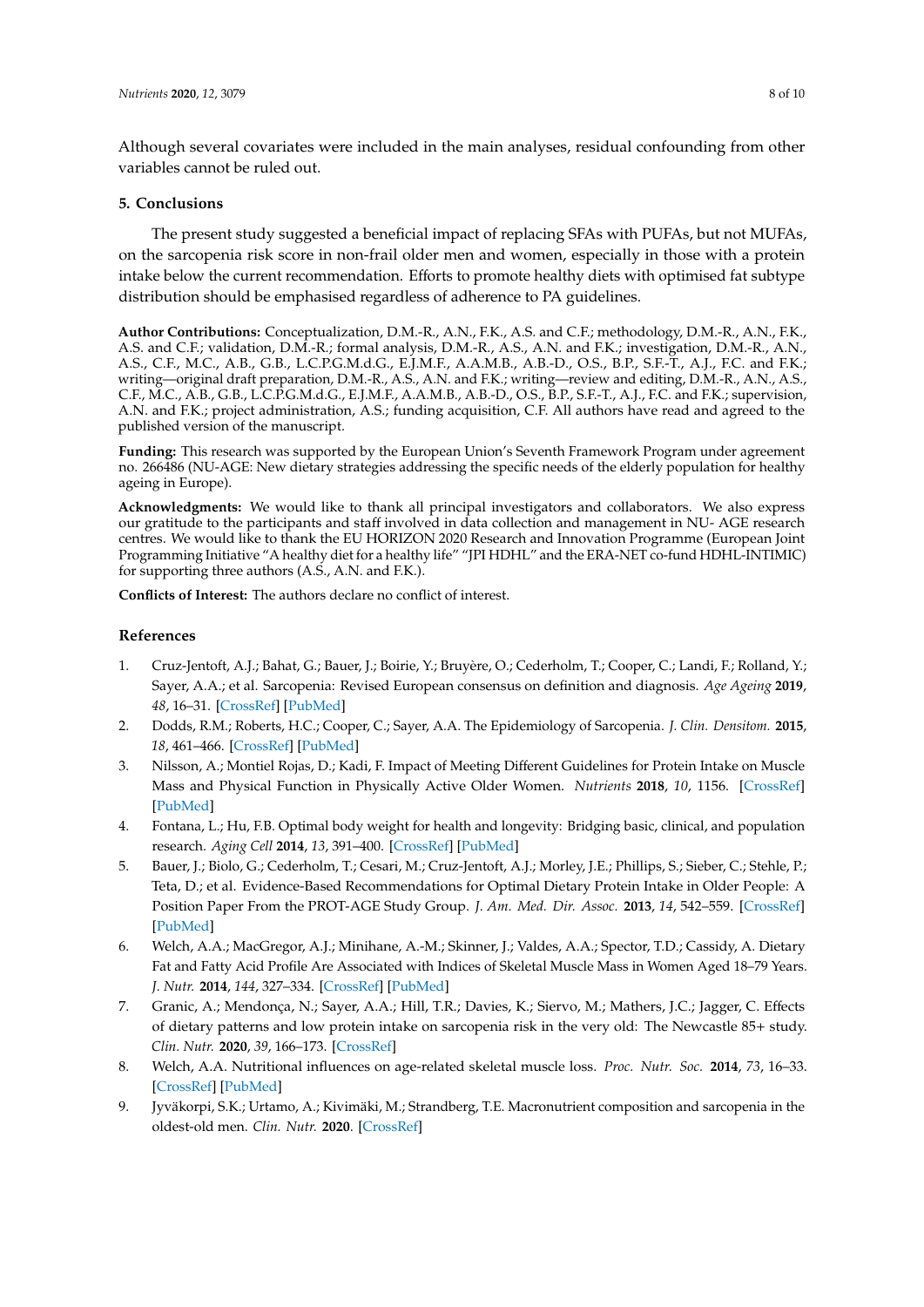- <span id="page-8-0"></span>10. Campmans-Kuijpers, M.J.E.; Sluijs, I.; Nöthlings, U.; Freisling, H.; Overvad, K.; Weiderpass, E.; Fagherazzi, G.; Kühn, T.; Katzke, V.A.; Mattiello, A.; et al. Isocaloric substitution of carbohydrates with protein: The association with weight change and mortality among patients with type 2 diabetes. *Cardiovasc. Diabetol.* **2015**, *14*, 39. [\[CrossRef\]](http://dx.doi.org/10.1186/s12933-015-0202-7)
- 11. Skilton, M.R.; Laville, M.; Cust, A.E.; Moulin, P.; Bonnet, F. The association between dietary macronutrient intake and the prevalence of the metabolic syndrome. *Br. J. Nutr.* **2008**, *100*, 400–407. [\[CrossRef\]](http://dx.doi.org/10.1017/S0007114507898655) [\[PubMed\]](http://www.ncbi.nlm.nih.gov/pubmed/18197990)
- <span id="page-8-1"></span>12. Hernández-Alonso, P.; Salas-Salvadó, J.; Ruiz-Canela, M.; Corella, D.; Estruch, R.; Fitó, M.; Arós, F.; Gómez-Gracia, E.; Fiol, M.; Lapetra, J.; et al. High dietary protein intake is associated with an increased body weight and total death risk. *Clin. Nutr.* **2016**, *35*, 496–506. [\[CrossRef\]](http://dx.doi.org/10.1016/j.clnu.2015.03.016) [\[PubMed\]](http://www.ncbi.nlm.nih.gov/pubmed/25886710)
- <span id="page-8-2"></span>13. Flock, M.R.; Fleming, J.A.; Kris-Etherton, P.M. Macronutrient replacement options for saturated fat. *Curr. Opin. Lipidol.* **2014**, *25*, 67–74. [\[CrossRef\]](http://dx.doi.org/10.1097/MOL.0000000000000039)
- <span id="page-8-3"></span>14. Berendsen, A.; Santoro, A.; Pini, E.; Cevenini, E.; Ostan, R.; Pietruszka, B.; Rolf, K.; Cano, N.; Caille, A.; Lyon-Belgy, N.; et al. Reprint of: A parallel randomized trial on the effect of a healthful diet on inflammageing and its consequences in European elderly people: Design of the NU-AGE dietary intervention study. *Mech. Ageing Dev.* **2014**, *136–137*, 14–21. [\[CrossRef\]](http://dx.doi.org/10.1016/j.mad.2014.03.001) [\[PubMed\]](http://www.ncbi.nlm.nih.gov/pubmed/24657127)
- <span id="page-8-4"></span>15. Santoro, A.; Pini, E.; Scurti, M.; Palmas, G.; Berendsen, A.; Brzozowska, A.; Pietruszka, B.; Szczecinska, A.; Cano, N.; Meunier, N.; et al. Combating inflammaging through a Mediterranean whole diet approach: The NU-AGE project's conceptual framework and design. *Mech. Ageing Dev.* **2014**, *136–137*, 3–13. [\[CrossRef\]](http://dx.doi.org/10.1016/j.mad.2013.12.001) [\[PubMed\]](http://www.ncbi.nlm.nih.gov/pubmed/24342354)
- <span id="page-8-5"></span>16. Fried, L.P.; Tangen, C.M.; Walston, J.; Newman, A.B.; Hirsch, C.; Gottdiener, J.; Seeman, T.; Tracy, R.; Kop, W.J.; Burke, G.; et al. Frailty in Older Adults: Evidence for a Phenotype. *J. Gerontol. Biol. Sci.* **2001**, *56*, 808–813. [\[CrossRef\]](http://dx.doi.org/10.1093/gerona/56.3.M146) [\[PubMed\]](http://www.ncbi.nlm.nih.gov/pubmed/11253156)
- <span id="page-8-6"></span>17. Ostan, R.; Guidarelli, G.; Giampieri, E.; Lanzarini, C.; Berendsen, A.A.M.; Januszko, O.; Jennings, A.; Lyon, N.; Caumon, E.; Gillings, R.; et al. Cross-Sectional Analysis of the Correlation Between Daily Nutrient Intake Assessed by 7-Day Food Records and Biomarkers of Dietary Intake Among Participants of the NU-AGE Study. *Front. Physiol.* **2018**, *9*, 1–12. [\[CrossRef\]](http://dx.doi.org/10.3389/fphys.2018.01359) [\[PubMed\]](http://www.ncbi.nlm.nih.gov/pubmed/30327612)
- <span id="page-8-7"></span>18. Berendsen, A.; van de Rest, O.; Feskens, E.; Santoro, A.; Ostan, R.; Pietruszka, B.; Brzozowska, A.; Stelmaszczyk-Kusz, A.; Jennings, A.; Gillings, R.; et al. Changes in Dietary Intake and Adherence to the NU-AGE Diet Following a One-Year Dietary Intervention among European Older Adults—Results of the NU-AGE Randomized Trial. *Nutrients* **2018**, *10*, 1905. [\[CrossRef\]](http://dx.doi.org/10.3390/nu10121905)
- <span id="page-8-8"></span>19. Santoro, A.; Guidarelli, G.; Ostan, R.; Giampieri, E.; Fabbri, C.; Bertarelli, C.; Nicoletti, C.; Kadi, F.; de Groot, L.C.P.G.M.; Feskens, E.; et al. Gender-specific association of body composition with inflammatory and adipose-related markers in healthy elderly Europeans from the NU-AGE study. *Eur. Radiol.* **2019**, *29*, 4968–4979. [\[CrossRef\]](http://dx.doi.org/10.1007/s00330-018-5973-2)
- <span id="page-8-9"></span>20. Santoro, A.; Bazzocchi, A.; Guidarelli, G.; Ostan, R.; Giampieri, E.; Mercatelli, D.; Scurti, M.; Berendsen, A.; Surala, O.; Jennings, A.; et al. A Cross-Sectional Analysis of Body Composition among Healthy Elderly from the European NU-AGE Study: Sex and Country Specific Features. *Front. Physiol.* **2018**, *9*, 9. [\[CrossRef\]](http://dx.doi.org/10.3389/fphys.2018.01693)
- 21. Kim, K.M.; Jang, H.C.; Lim, S. Differences among skeletal muscle mass indices derived from height-, weight-, and body mass index-adjusted models in assessing sarcopenia. *Korean J. Intern. Med.* **2016**, *31*, 643–650. [\[CrossRef\]](http://dx.doi.org/10.3904/kjim.2016.015)
- <span id="page-8-10"></span>22. Guglielmi, G.; Ponti, F.; Agostini, M.; Amadori, M.; Battista, G.; Bazzocchi, A. The role of DXA in sarcopenia. *Aging Clin. Exp. Res.* **2016**, *28*, 1047–1060. [\[CrossRef\]](http://dx.doi.org/10.1007/s40520-016-0589-3) [\[PubMed\]](http://www.ncbi.nlm.nih.gov/pubmed/27256078)
- <span id="page-8-11"></span>23. Syddall, H.E.; Martin, H.J.; Harwood, R.H.; Cooper, C.; Sayer, A.A. The SF-36: A simple, effective measure of mobility-disability for epidemiological studies. *J. Nutr. Heal. Aging* **2009**, *13*, 57–62. [\[CrossRef\]](http://dx.doi.org/10.1007/s12603-009-0010-4) [\[PubMed\]](http://www.ncbi.nlm.nih.gov/pubmed/19151909)
- <span id="page-8-12"></span>24. Montiel Rojas, D.; Nilsson, A.; Ponsot, E.; Brummer, R.J.; Fairweather-Tait, S.; Jennings, A.; de Groot, L.C.P.G.M.; Berendsen, A.; Pietruszka, B.; Madej, D.; et al. Short Telomere Length Is Related to Limitations in Physical Function in Elderly European Adults. *Front. Physiol.* **2018**, *9*, 1–6. [\[CrossRef\]](http://dx.doi.org/10.3389/fphys.2018.01110) [\[PubMed\]](http://www.ncbi.nlm.nih.gov/pubmed/30147659)
- <span id="page-8-13"></span>25. Nilsson, A.; Wåhlin-Larsson, B.; Kadi, F. Physical activity and not sedentary time per se influences on clustered metabolic risk in elderly community-dwelling women. *PLoS ONE* **2017**, *12*, e0175496. [\[CrossRef\]](http://dx.doi.org/10.1371/journal.pone.0175496)
- <span id="page-8-14"></span>26. Troiano, R.P.; Berrigan, D.; Dodd, K.W.; Masse, L.C.; Tilert, T.; McDowell, M. Physical Activity in the United States Measured by Accelerometer. *Med. Sci. Sport. Exerc.* **2008**, *40*, 181–188. [\[CrossRef\]](http://dx.doi.org/10.1249/mss.0b013e31815a51b3)